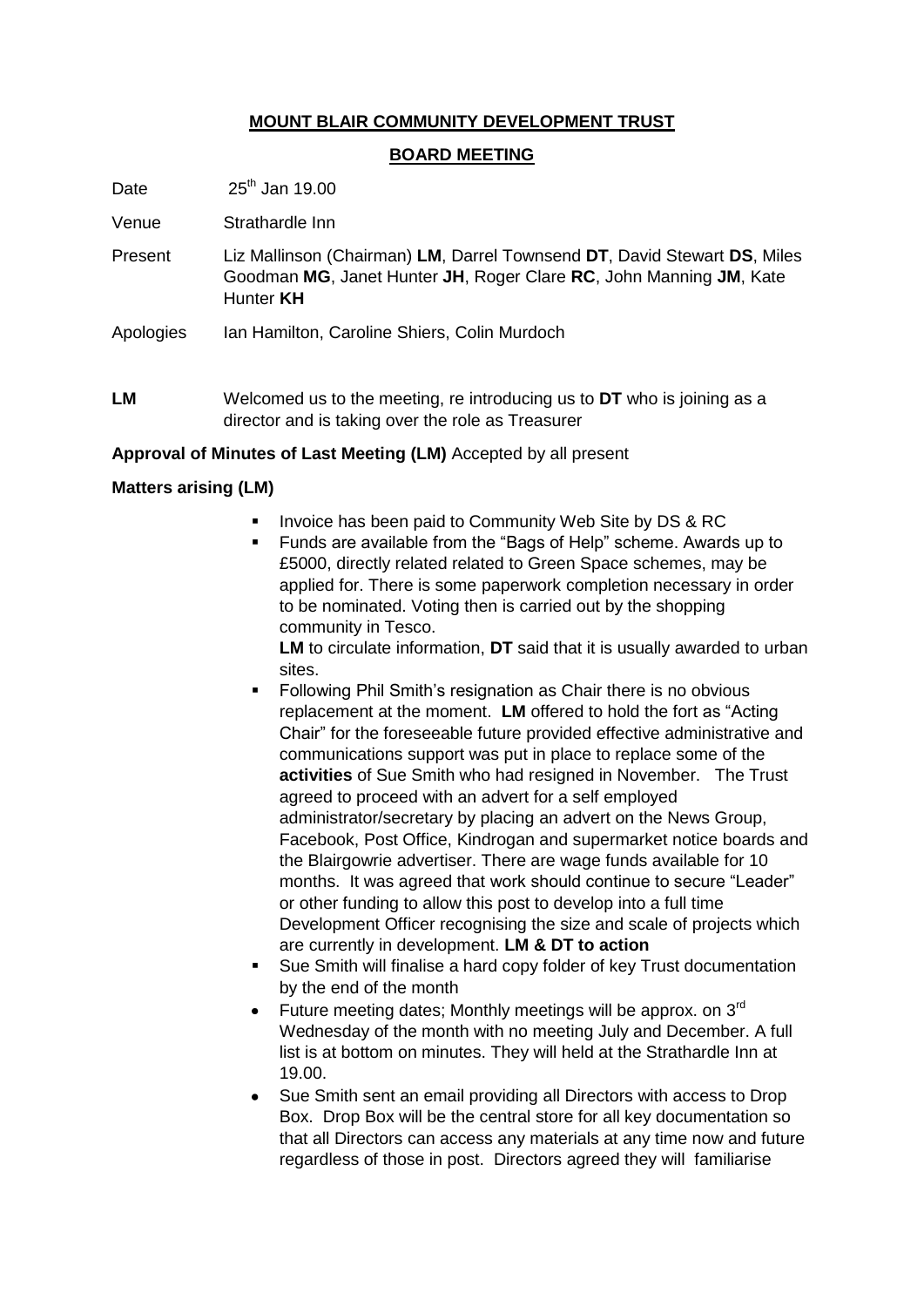themselves with system and lodge all key documents and key communications they are involved in on the system going forward.

#### **Treasurer's Update DS**

£15,600 with £1,746 unrestricted funds are in the bank. **DS** will complete the end of year annual accounts process which **DT** agreed to shadow and both agreed to have handover completed by  $28<sup>th</sup>$  Feb.

#### **Risk register LM**

- Archive project **JM.** Ian Hamilton has contacted Katherine Wyman and has an in principle agreement for an extension to the original project completion date. A rationale and new target date for closure needs to be supplied. The Board agreed that subject to Ian advice that remaining work can be completed in time that end of August should be set as the new project completion date**. JM** has secured consent for erection of an information panel outside Kirkmichael village shop at cost of approx £650 with installation costs of approx £150. Nothing further on volunteers and their training, this is a key remaining activity for project completion. **JM to action with Ian Hamilton.**
- **RC** questioned the governance of awarded funds for path  $\bullet$ maintenance. He thinks that Perth Countryside Trust seem to be handling funds awarded to us through the Lascell's Trust. **JH to action** by asking Lucy Holt from the Trust who the funds have been paid to and to terms attached to it and subsequently to liaise with **RC**  re reaching agreement with PCT on ensuring the Trust's risks/liabilities are covered.
- **LM** brought up the administration of the website and the risk that at  $\bullet$ present the Trust cannot control or instruct the website administrators and manage associated billing as the account is held in the name of Mr David Atiyah, not the Trust itself. **MG** will speak to Sue Smith and David Atiyah (web coordinator) about gaining control of the website a and associated costs and deciding on the appropriate action required in relation to the Trust's risk on it operation. **MG** volunteered to administer our Facebook page. **DS** mentioned that there had been few if any updates to the website over some time. OSCA has requested more transparency of the trust through the website, and mentioned that we are paying two website fee in the order of £500 a year. **MG to action.**

### **Decisions MG**

 $\bullet$ Film nights were not proving successful as community events or as a fundraiser for the Trust. Agreement that our involvement in them should cease noting that these are run jointly with the PTA who are the main grant recipient. . **Action MG** to contact Sue Smith to seek her advice on how funds would need to be repaid and to inform PTA of Trust Decision and arrange repayment as required.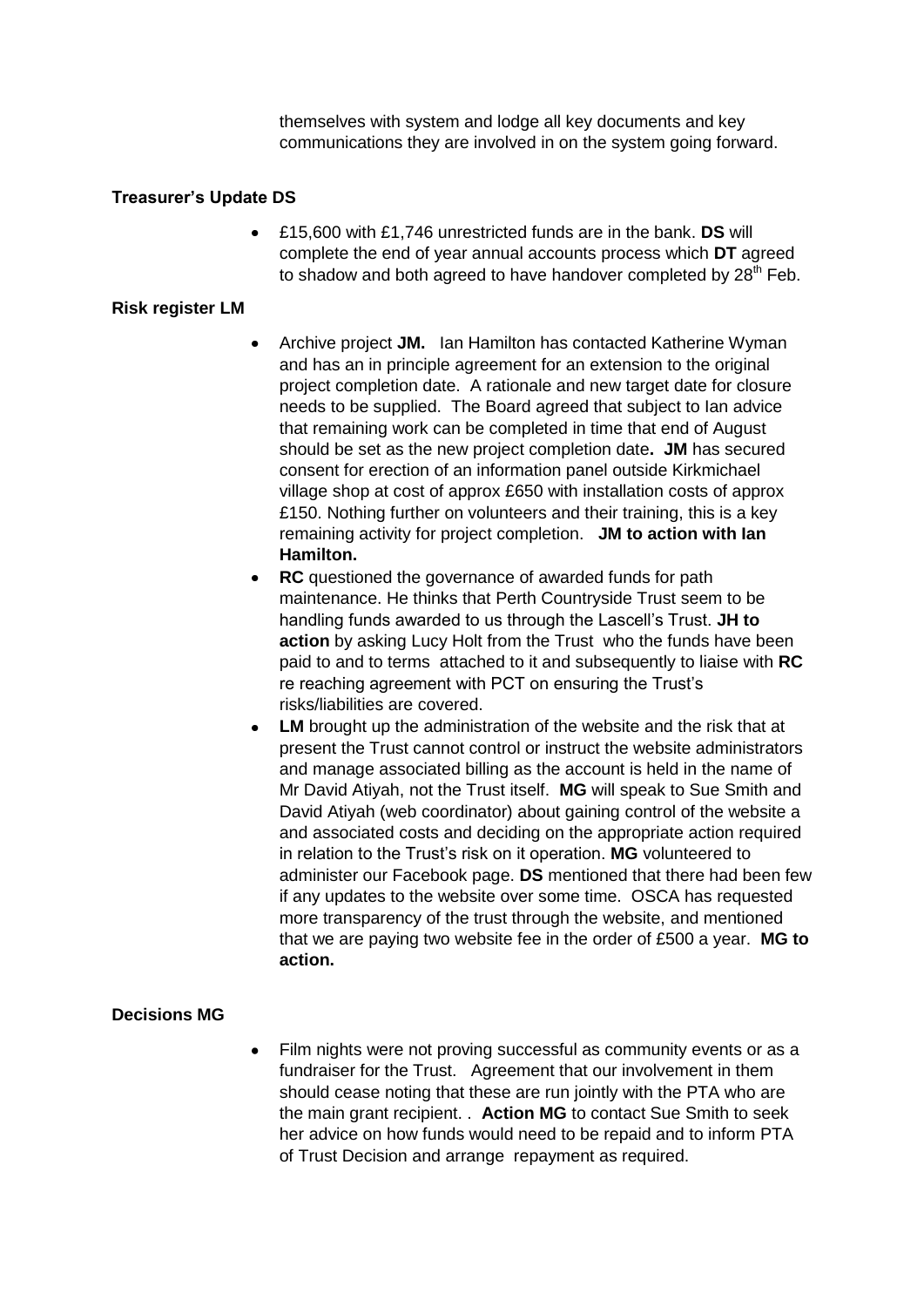The Trust Insurance is due for renewal by the  $28<sup>th</sup>$  Feb current cover is  $\bullet$ on archive equipment and public liability. Decision made that no further cover is required for the archive equipment public liability must remain. **Action** DT to review current premium and nature of cover and to "shop around" for appropriate cover at most competitive cost.. **DT and LM** to agree final solution and to put in place before 28<sup>th</sup> Feb.

## **Project Updates**

- **Spittal hotel site DS** Completed Stage 1 application to Scottish Land Fund for a grant of £6000 to pay for surveys of site, co-ordinated by a surveyor. Application decision expected by March. Stage 2 application for funding to purchase the site will require support, possibly from a Consultant. DS to prepare project update **and** write to Steering Group members and other potentially interested parties to identify level of support going forward, together with possible financial help towards costs of Consultant.
- **CBOPS KH** all fine with scheme, looking into a wood scheme to  $\bullet$ complement this activity.
- **Cateran Trail Partnership project JM.** Presented a paper on a possible Dirnanean Designed Landscape project, noting that he had received advice from Chris Dingwall a Scottish Gardens expert that it may warrant notification as a designed landscape of national importance. The Board noted a number of potential public/private issues however agreed to register the proposal as a possible Trust project for inclusion under the Landscape Partnership umbrella once more was known on its construct and funding. **Action JH**
- **Telephone libraries at Blacklunans and Enochdu LM.** The  $\bullet$ Enochdu Box has been painted by the adjacent house owner. He has written to the Community Council asking that it is not relocated. This had been suggested because of possible concerns that there was limited room for cars to stop at the box. The boxes are owned by MBCC but it is unclear if it is on the house owner's land. The Trust agreed that as cars would have stopped to use the telephone box when in operation it would not pursue relocation. **Action LM** to inform MBCC of decision. Ian Patrick has provided a quote for completion of the original works. **Action KH** to contact and agree with IP the work now required, costings and terms for payment and to provide a vision of finished box before going ahead. Payment will be on completion of the works which will be required by May 2017 to meet grant funding obligations.
- **Commmunity Broadband.** LM updated the Board on her attendance  $\bullet$ at the MBCC meeting on  $12<sup>th</sup>$  December and her view that it was important that the Trust supported the Council given the impact that Broadband could have on life and economy in the Glens. The Board agreed. LM meeting with MBCC on  $27<sup>th</sup>$  Jan and will communicate the Trust's support and the opportunity to include the project as an area of focus in the funding application for the Development Officer. The Board agreed it was happy for LM to take the lead in this project area.